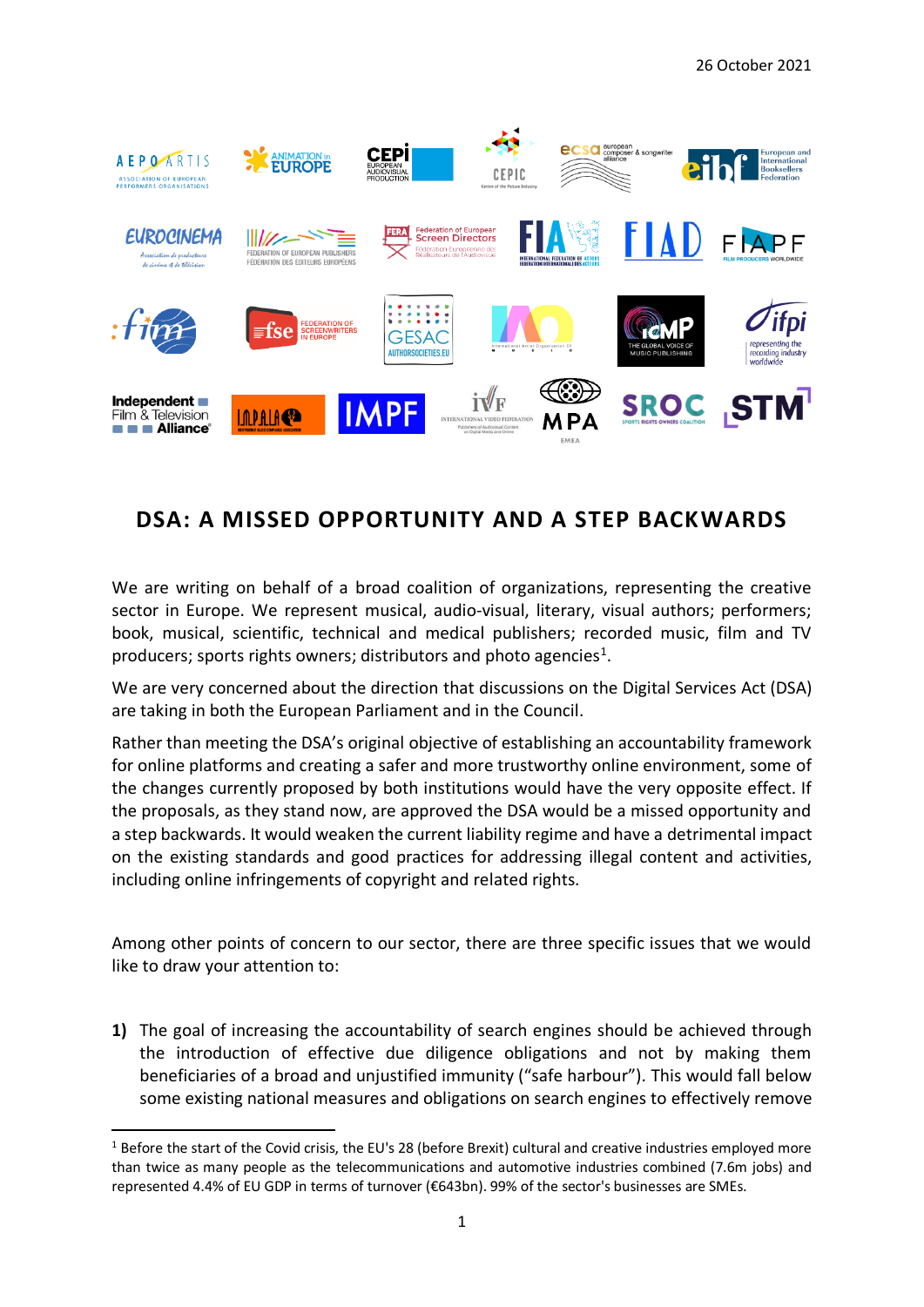illegal content. This would also go against the EU's general political commitment not to modify or broaden the liability limitations under the e-Commerce Directive. We are also very concerned about the proposals to establish that intermediary services can continue to benefit from the "safe harbour" privileges even when they do not comply with their due diligence obligations. The contrary is true; diligent behaviour is and should continue to be a factor to assess the eligibility for "safe harbours". Offering the "safe harbour" privileges to non-diligent operators would remove all real and impactful incentives for compliance with their obligations under the DSA.

- **2)** The introduction of specific time limits (even as upper limits) for the take down of illegal content would substantially weaken the current obligation to take "expeditious" action, creating an unintentional disincentive for hosting services to act as diligent operators. The DSA should ensure that "expeditious removal" means 'as fast as possible' for all content and even 'immediately' during live broadcast and for content that has particular timesensitivity. Any indication of specific time limits would be short-sighted and make the DSA obsolete very quickly in light of the continuous and rapid technological developments.
- **3)** The lack of ambition in setting truly effective due diligence obligations fails to reflect the broad scope of illegal activity that takes place online. In particular, extending the scope of application of the obligations to ensure the traceability of business users ("Know Your Business Customer") is absolutely necessary to tackle the serious problem of illegal operators acting on a commercial scale and hiding behind false identities. There should also be more effective tools introduced when it comes to addressing rogue players, repeat infringers and systematic illegal activities. A meaningful mechanism for the enforcement of these obligations should be established to ensure that EU consumers have as little exposure as possible to illegal content, services and products.

The DSA is a great opportunity for the EU to create a secure, well-functioning online environment that enables our creative sector to grow in the EU Digital Single Market. It is crucial to make the most of this opportunity to future-proof the DSA and ensure high standards of diligence and accountability for online operators.

We urge you to take our concerns into consideration and to ensure that the DSA achieves its original objectives and does not hinder the growth of our sector.

We stand ready to support you in this endeavour and we remain available to discuss this with you further.

Yours sincerely,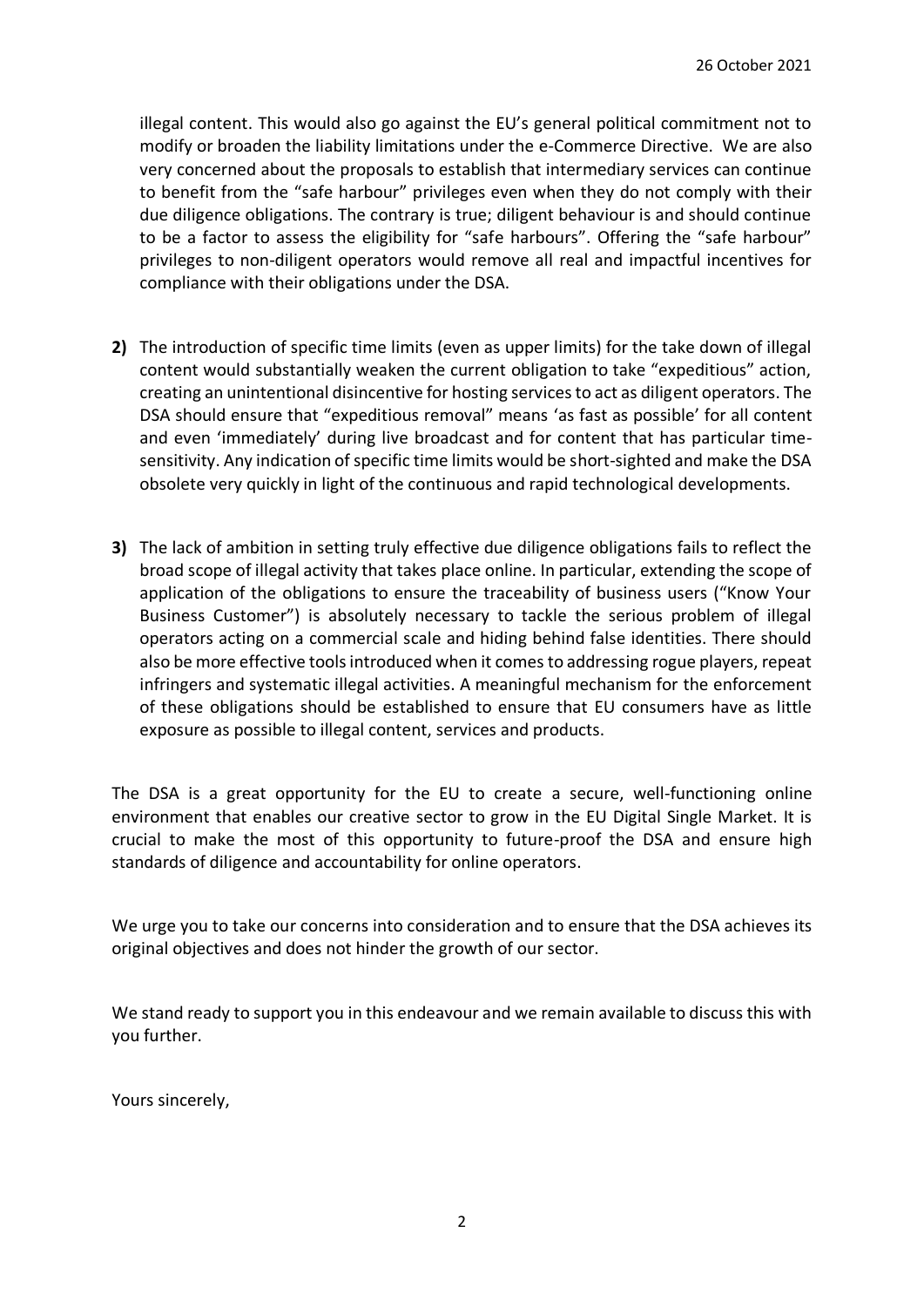**AEPO-ARTIS** is a non-profit making organisation that represents 36 European performers' collective management organisations from 26 different countries. The number of performers, from the audio and audiovisual sector, represented by our 36 member organisations can be estimated at 650,000. AEPO-ARTIS's mission is to protect, strengthen and develop performers' rights and to advance their collective management. Thereby, AEPO-ARTIS aspires to ensure all performers benefit from the exploitation of all their performances and thus contribute to creativity and cultural diversity.

**ANIMATION in EUROPE** federates 17 Animation Producers Associations from 15 countries of the European Union to stand for the development of the animation industry in Europe and defend the interests of independent producers and distributors of series and films.

**CEPI**, the European Audiovisual production Association, is the voice of independent production in Europe since 1990. Today CEPI represents 19 national film and audiovisual Production associations from 17 European countries, as well as other organisations such as the Pan-European Association of Animation. CEPI role is to represent the interests of independent producers and foster a strong, independent film and television production sector.

**CEPIC**, the Center of the Picture Industry, federates 600 picture agencies and photo libraries in 20 countries across Europe, both within and outside the European Union. CEPIC's membership includes large and smaller stock photo libraries, major photo news agencies, art galleries and museums, video companies.

**ECSA**, the European Composer and Songwriter Alliance, represents 57 member organisations and over 30,000 professional composers and songwriters in 27 European countries. ECSA's core mission is to defend and promote the rights and interests of composers and songwriters with the aim of improving their social and economic conditions, as well as enhancing their artistic freedom.

**EIBF** is an umbrella organisation representing national booksellers' associations in the EU and beyond. Through its members, it speaks on behalf of more than 25,000 booksellers of all kinds, including brick and mortar retailers, chains and independent shops.

**EUROCINEMA** represents the interests of film and television producers to the European Union bodies concerning all the issues directly or indirectly affecting film production.

**FEP**, the Federation of European Publishers, represents 29 national books and learned journals publishers' associations of the European Union and the European Economic Area.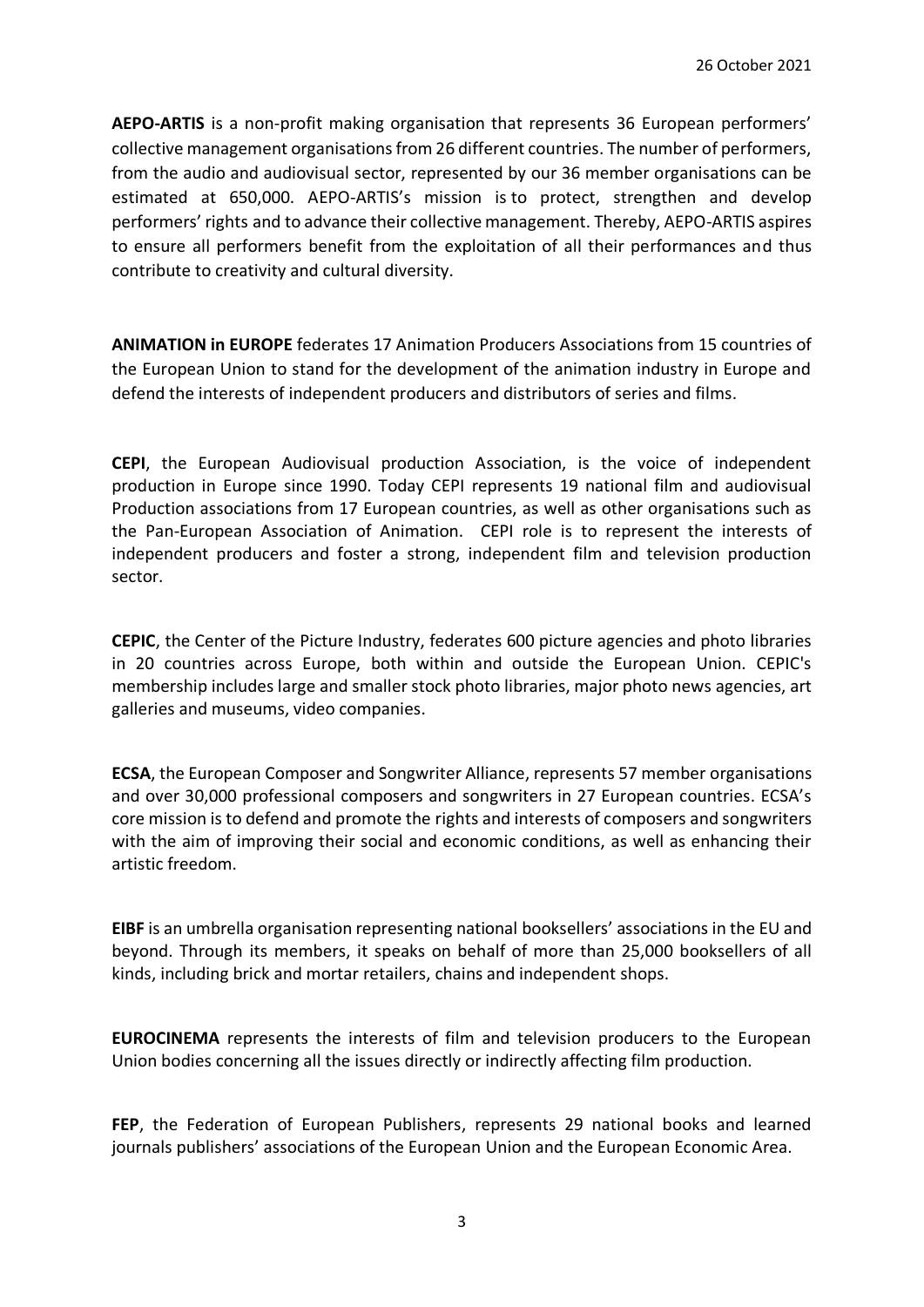**FERA**, the Federation of European Screen Directors, was founded in 1980 and represents film and TV directors at European level, with 48 directors' associations as members from 35 countries. It represents more than 20,000 European screen directors, representing their cultural, creative and economic interests.

**FIA**, the International Federation of Actors represents performers' trade unions, guilds and professional associations in about 60 countries. In a connected world of content and entertainment, it stands for fair social, economic and moral rights for audiovisual performers working in all recorded media and live theatre.

**FIAD**, the International Federation of Film Distributors' and Publishers' Associations, represents national associations of film distribution companies. FIAD's members operate in 14 countries where they cover 90 to 100% of the theatrical market.

**FIAPF** is the International Federation of Film Producers' Associations. Its members are 36 film and TV producer organizations from 29 countries, including 15 in the EU/EEA. Their activities include the development and production of films and audiovisual content which are distributed offline and online via all forms of authorised and legal online distribution channels.

**FIM**, the International Federation of Musicians, founded in 1948, is the only organisation representing musicians' unions globally, with members in 65 countries covering all regions of the world. FIM is recognised as an NGO by diverse international authorities such as WIPO, the ILO, UNESCO, the European Commission, the European Parliament or the Council of Europe.

**FSE**, the Federation of Screenwriters in Europe, is a network of national and regional associations, guilds and unions of writers for the screen in Europe, created in June 2001. It comprises 27 members from 22 countries, representing more than 7,500 screenwriters in Europe.

**GESAC**, the European Grouping of Societies of Authors and Composers, comprises 32 authors' societies from across the European Union, Norway, and Switzerland. As such, it represents over one million creators and rights holders in the areas of musical, audio-visual, visual, and literary and dramatic works.

**IAO**, the International Artist Organisation, is the umbrella association for 10 National coalitions advocating for the rights and interests of the Featured Artists in the music industry. It was established to represent featured artists and lobby both for fair and balanced rights, and also for a fair share of all value stemming from the artists' works.